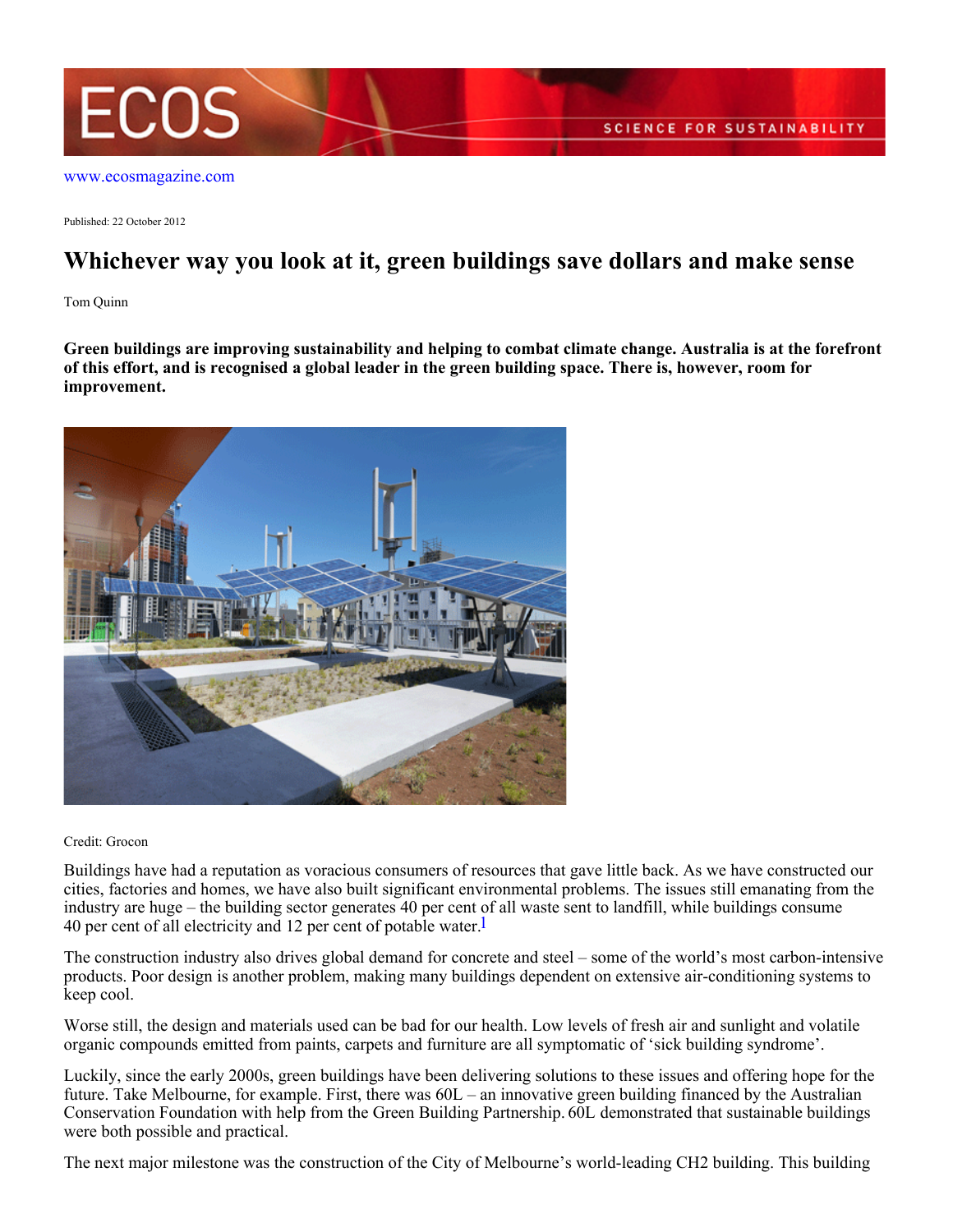was crucial in encouraging private sector investment by demonstrating the business case to support cutting-edge design.

Then in 2011 we saw the completion of the Pixel building in Carlton – a carbon-neutral building seen as the office of the future. Pixel achieved perfect scores under the leading green-building assessment tools – [Green Star](http://www.gbca.org.au/green-star/green-star-overview/), LEED and BREEAM. Promisingly, Pixel was delivered by a private developer, proving the business case for green buildings across the investment spectrum: from light green to deep green designs.



#### Credit: City of Melbourne

Investment in green buildings makes sound financial sense. A well-designed green building doesn't need to cost any more than a non-green building. Through smart design, Australian architects can substantially improve a building's sustainability without it costing a cent more than its conventional counterpart.

Green buildings also save money by using less energy and water. Studies have shown that green buildings use, on average, 26 per cent less energy than conventional buildings, while also eliminating all use of potable water, except for drinking purposes.

The real economic driver is staff productivity. Studies have shown productivity gains of 10 per cent for people working in green buildings, compared to equivalent non-green buildings. The winning combination of more daylight, better air quality, and higher staff morale seems to be the key to reducing sickness and improving retention, hence driving up productivity.

This productivity incentive has led to a surge in green buildings around the country: it is now rare to find a premium-grade office building that hasn't achieved a Green Star or [NABERS \(National Australian Built Environment](http://www.nabers.gov.au/public/WebPages/Home.aspx) [Rating System\)](http://www.nabers.gov.au/public/WebPages/Home.aspx) rating.

Unfortunately, not all sectors have followed suit. Despite the well-documented health, economic and environmental benefits, the uptake of green buildings beyond the CBD office market has been slow, mainly due to concerns about higher costs and static returns of green buildings.

The reality is very different. Australian Property Institute research has shown that rents for Green Star-rated buildings are five per cent higher than non-green buildings, with the physical green buildings being valued 12 per cent higher.

What's more, it's becoming increasingly possible to construct green buildings on standard budgets, meaning there is no cost barrier to realising these financial benefits. As high-performing assets that deliver greater returns than traditional buildings, green buildings are an increasingly wise investment.

Some inroads are being made beyond the commercial property space. Australia's universities have begun to engage in a green building 'arms race' to attract the environmentally conscious student (for example, [Monash University](http://fsd.monash.edu.au/environmental-sustainability/environmental-issues/ecologically-sustainable-development)). These buildings aren't just there for the feel-good factor – they also improve student outcomes. Higher reading retention levels, better concentration and reduced staff sickness mean that students in green buildings not only feel good, but learn better than their peers in conventional buildings.

[Technological advances continue to reveal p](http://www.arup.com/Projects/William_McCormack_Place_Stage_2.aspx)reviously unrealised green building opportunities. According to Arup, the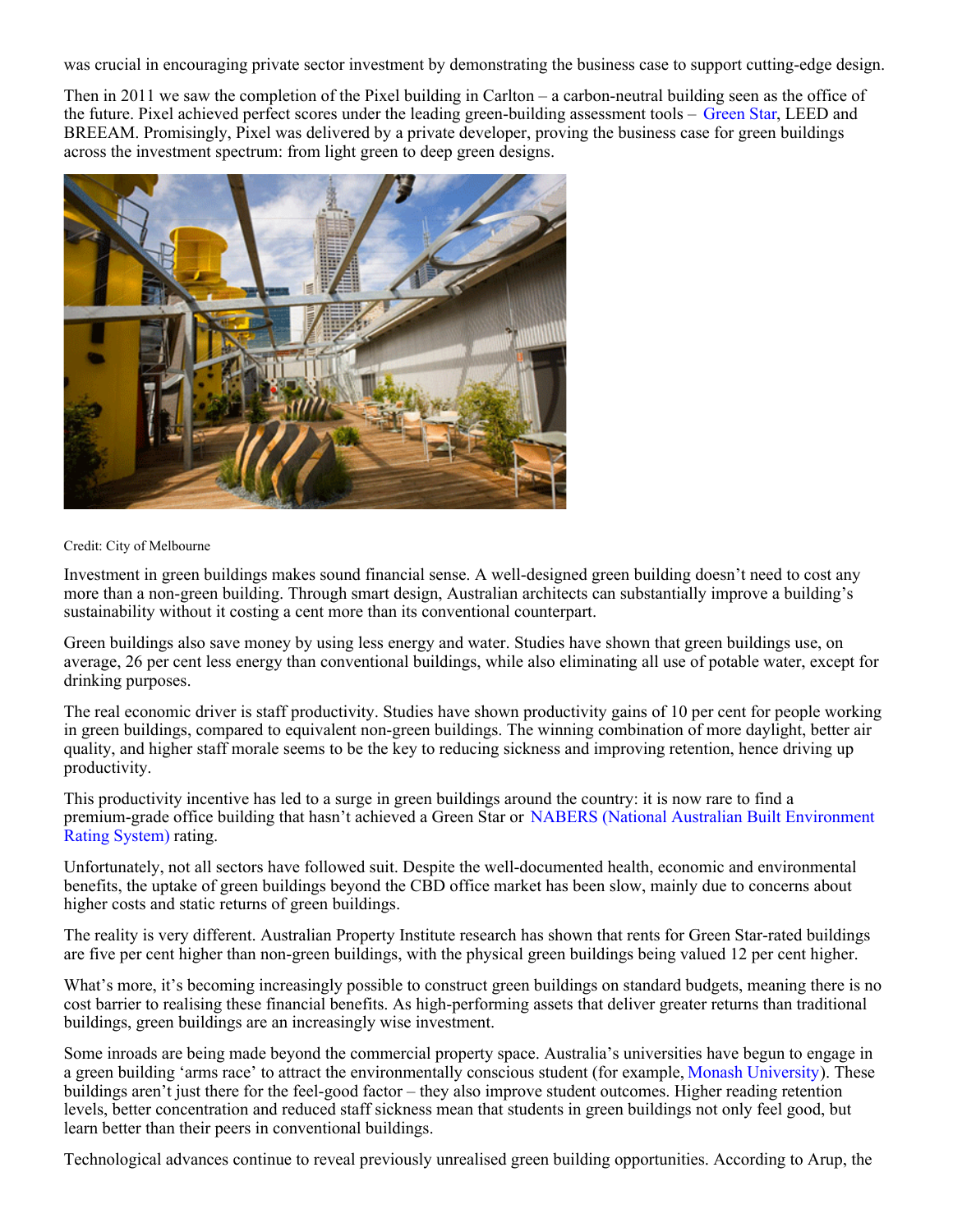[William McCormick Place Stage 2 building](http://www.arup.com/Projects/William_McCormack_Place_Stage_2.aspx) in Far North Queensland is pushing the boundaries of efficient cooling in tropical climates, with the installation of a 1.5-million-litre chilled water tank inside the building to keep it cool.



#### Credit: Grocon

In Sydney, a waste-paper-fired cogeneration plant will provide both energy and heating for the redeveloped Legion House building. And, in Western Australia, the Australian Institute of Management's Katitjin Centre has achieved energy neutrality – producing as much energy as it uses.

Legion House is targeting both a 6 Star Green Star Office Design and As Built ratings with the [Green Building Council](http://www.gbca.org.au/) [of Australia](http://www.gbca.org.au/). The project will be targeting one of the highest scores yet to be achieved in Australia, and the highest for a refurbished heritage building.

There is, however, room for improvement in the residential, medium-sized commercial, and healthcare building sectors. We need to call on policy-makers to develop incentives and regulations that will encourage green building leaders to aim higher and lift the laggards to a green minimum.

In a world constrained by rising environmental pressures, green buildings can be the foundations of a more sustainable future – slashing carbon emissions, conserving water and improving human health.

*Tom Quinn previously worked with the Green Building Council of Australia advocating policies to increase the uptake of green buildings in Australia. He is an alumnus of the [Centre for Sustainability Leadership](http://www.csl.org.au/) and a researcher and International Politics Tutor at LaTrobe University.*

*This is an edited version of an article first published in [Open Forum](http://www.openforum.com.au/), an independent, non-profit think-tank built around a community blog moderated by Global Access Partners (GAP).*

Matthew Stanton/ACF

'60L proves an office building can have a very low environmental footprint and still be a healthy, comfortable and productive place to work,' said Andrew Gemmell, 60L's Building Manager since 2003.

'It has set new standards for low energy use, natural airflow and water efficiency in offices and we continue to look for new ways to improve the building's performance.'

As well as being ACF's home, 60L's tenants include Going Solar, Environment Victoria, [BirdLife Australia](http://www.ecosmagazine.com/?paper=EC12457), the Victorian National Parks Association, the Planning Institute of Australia, the Nature Conservancy, the Environment Defenders Office, the Victorian Local Governance Association and the electorate office of State MP Greg Barber.

The designers of 60L aimed to maximise the efficiency of energy and

natural lighting, minimise use of mechanical heating/cooling and artificial lighting systems, minimise waste and provide a healthy efficient

### work environment.

# **Happy 10th Birthday 60L**

Melbourne's pioneering 60L building, headquarters of the Australian Conservation Foundation, marked the 10th anniversary of its launch on 18 October 2012.